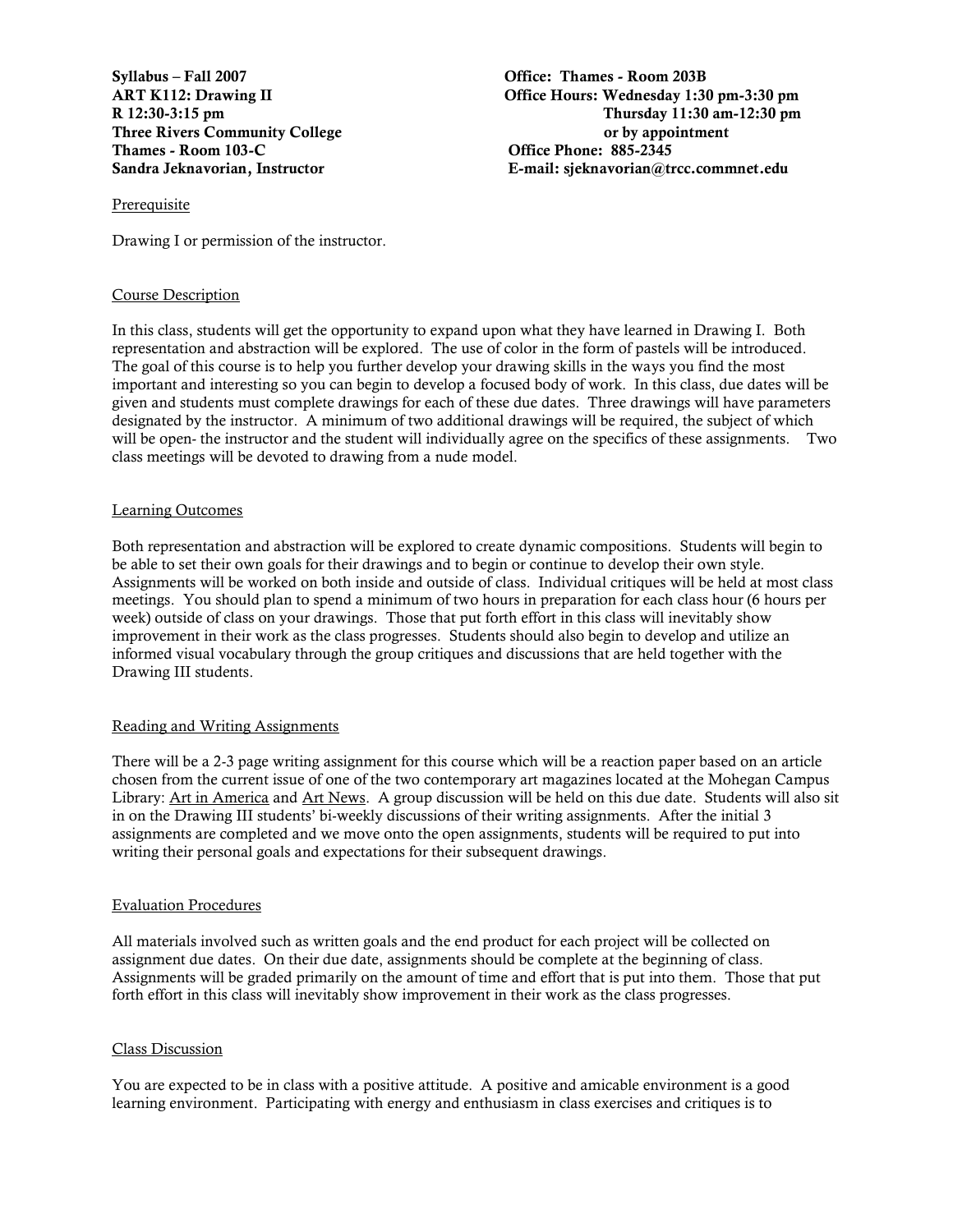everyone's benefit. Everyone should contribute frequently in each critique. Those who participate more will receive a higher grade in this area.

### Course Requirements

Attendance- Please plan to attend all classes and to miss class only for extenuating circumstances. Attendance on critique dates is mandatory. An absence on a critique date will be recorded as two absences (unless a legitimate written excuse is provided.)

Tardiness/Leaving Early- Most class announcements are made either at the beginning or end of class. Students who arrive late to class or leave class early will not only miss hearing important information, but also are disruptive to the rest of the class, as the instructor may have to repeat information. Every two times a student leaves early or arrives late equals one absence.

Deadlines- Assignments not completed on time will be lowered one letter grade for each class they are late (an A becomes a B.)

Completion of all assignments and attendance at final critique- No student may receive a passing grade for this class without completing all 5 art assignments and must be present at the final critique to pass the course (unless a legitimate written excuse is provided.)

## Explanation of Criteria for Evaluation/Grade Weights

Projects- The average of all project grades and papers comprises 50% of the final grade.

Class Participation/Attendance- This comprises 30% of the final grade.

Effort/Improvement- This comprises 20% of the final grade.

### Grading System

Drawings: A, A-, B+, B, B-, C+, C, C-, D+, D, D-, F Paper:  $\sqrt{+}$ ,  $\sqrt{}$ ,  $\sqrt{-}$ 

### Numerical Components

| A            | 93-100 | $\sqrt{+}$           | 86-100 |
|--------------|--------|----------------------|--------|
| $A-$         | 90-92  |                      |        |
| $B+$         | 87-89  |                      |        |
| $\mathbf B$  | 83-86  |                      |        |
| $B-$         | 80-82  | $\sqrt{}$            | 85-74  |
| $C+$         | 77-79  |                      |        |
| $\mathsf{C}$ | 73-76  |                      |        |
| $C -$        | 70-72  |                      |        |
| $D+$         | 67-69  | $\sqrt{\phantom{.}}$ | 73-60  |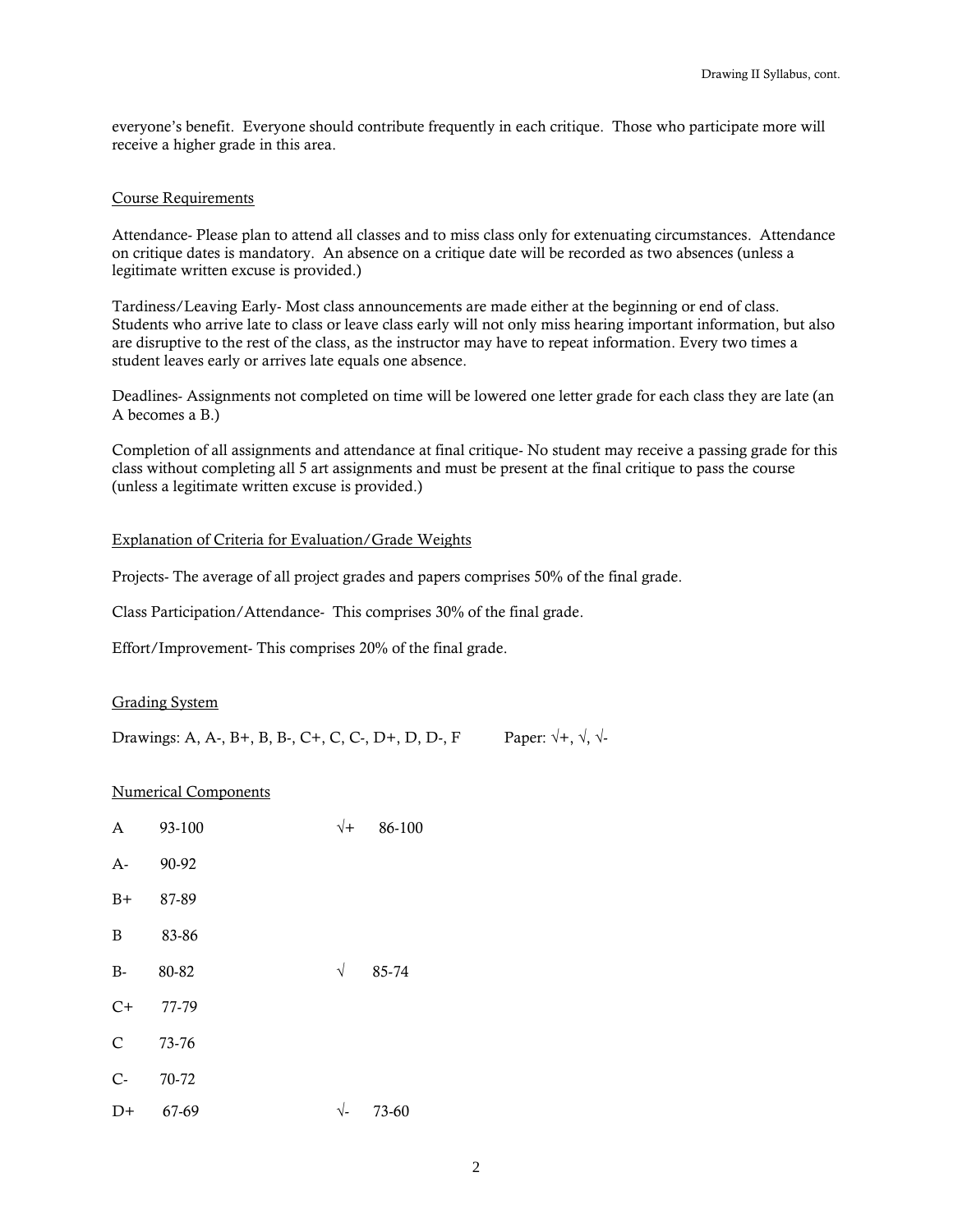- D 63-66
- D- 60-62
- F 0-59

### Academic Dishonesty

Academic Dishonesty shall in general mean conduct which has as its intent or effect the false representation of a student's academic performance, including but not limited to (a) cheating on an examination, (b) collaborating with others in work to be presented, contrary to the stated rules of the course, (c) plagiarizing, including the submission of others' ideas or papers (whether purchased, borrowed, or otherwise obtained) as one's own, (d) stealing or having unauthorized access to examination or course materials, (e) falsifying records of laboratory or other data, (f) submitting, if contrary to the rules of a course, work previously presented in another course, and (g) knowingly and intentionally assisting another student in any of the above, including assistance in an arrangement whereby any work, classroom performance, examination or other activity is submitted or performed by a person other than the student under whose name the work is submitted or performed.

### Inclement weather

In the event of inclement weather, students should call the college's main number at 860-886-0177. There will be a recorded message indicating whether or not classes are being held.

#### Revisions to Syllabus

The information contained in this syllabus is subject to revision at the discretion of the instructor. Students will be notified of any changes that will be made.

### College Withdrawal Policy

A student who finds it necessary to discontinue a course once class has met must provide written notice to the Registrar. Withdrawal forms are available at the Registrars on all campuses. Nonpunitive "W" grades are assigned to any withdrawal requested before the various unrestricted withdrawal deadlines listed in the calendars published in front of each session's course listings. Withdrawal requests received after these deadlines must bear instructor signatures. No withdrawals are permitted after the last class preceding the final exam. Students who do not obtain an official withdrawal, but simply stop attending classes, run the risk of receiving an "F" grade for the course.

#### Disabilities Statement

If you have a hidden or visible disability which may require class modifications, please notify me as soon as possible. Students with learning disabilities should contact Chris Scarborough at the Student development office. Students with physical disabilities should contact should contact Judy Hilburge.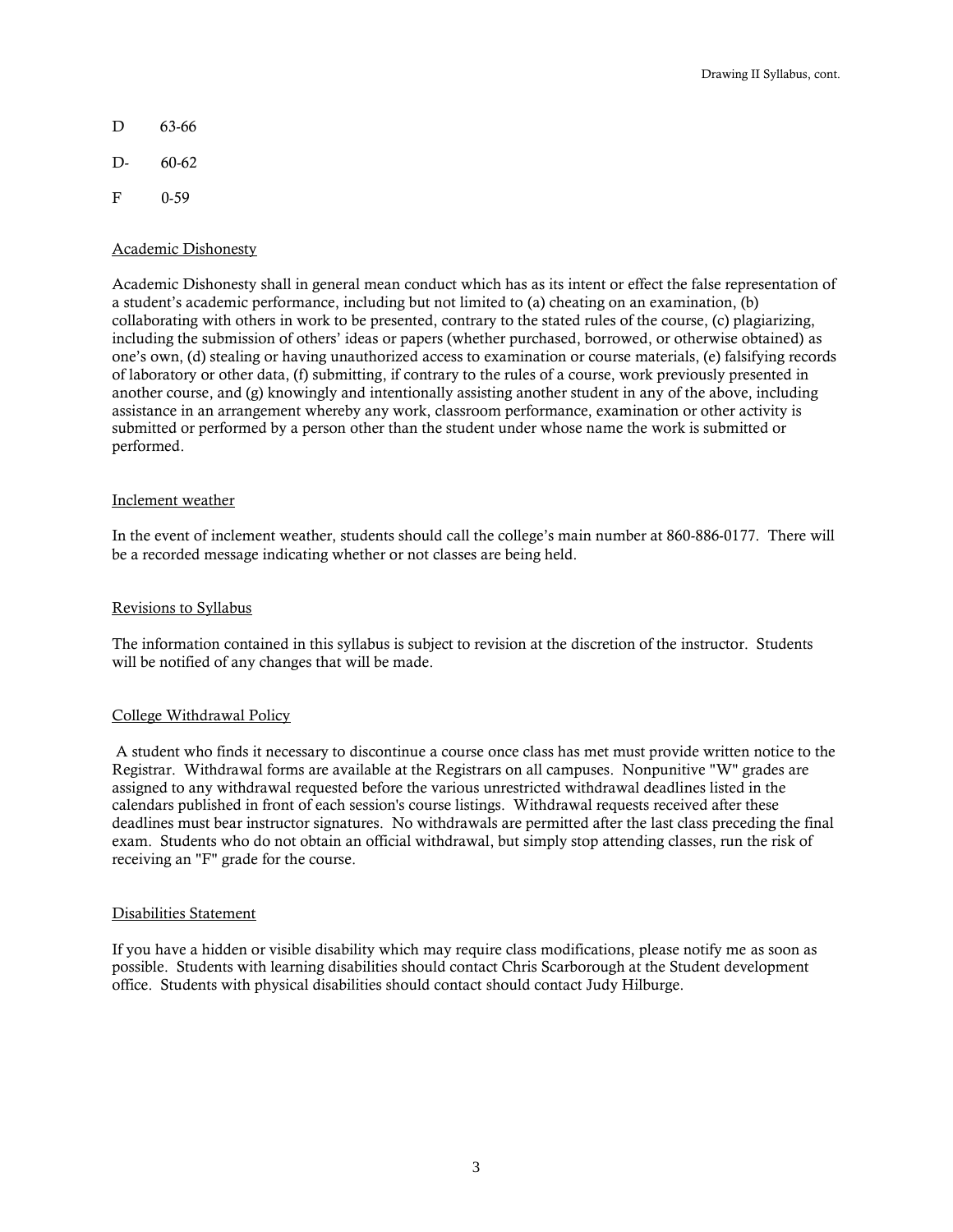Class Outline (schedule subject to change when necessary)

| R 8/30/07  | Introduction to class.<br>Assignment 1 introduced: Still Life with Pastels.                                                                     |
|------------|-------------------------------------------------------------------------------------------------------------------------------------------------|
| R9/6/07    | Presentation on Pastels.<br>In-class work on Assignment 1. Bring still life materials, pastels and paper.                                       |
| R 9/13/07  | In-class work on Assignment 1. Bring still life materials, pastels and paper.<br>Assignment 2 introduced: Abstraction.                          |
| R 9/20/07  | Assignment 1: Still Life with Pastels Due.<br>Writing Assignment introduced.<br>In-class work on Assignment 2.                                  |
| R 9/27/07  | In-class work on Assignment 2.                                                                                                                  |
| R 10/4/07  | Writing Assignment Due. Group Discussion.<br>Assignment 3 introduced: Portrait with Unconventional Viewpoint.<br>In-class work on Assignment 2. |
| R 10/11/07 | Assignment 2: Abstraction Due.<br>In-class work on Assignment 3.                                                                                |
| R 10/18/07 | Figure drawing session.<br>Individual discussions on assignment 3.                                                                              |
| R 10/25/07 | In-class work on Assignment 3.<br>Assignments 4 & 5 Discussed.<br>Individual in-progress critiques on assignment 3.                             |
| R 11/1/07  | Assignment 3 Due.<br>Assignments 4 & 5 Discussed.<br>In-class work on Assignments $4 & 5$ .                                                     |
| R 11/8/07  | Figure drawing session.<br>Individual in-progress critiques on assignment $4 & 5$ .                                                             |
| R 11/15/07 | In-class work on Assignments $4 & 5$ .<br>Individual in-progress critiques on assignment $4 & 5$ .                                              |
| R 11/22/07 | Thanksgiving Recess - No Class.                                                                                                                 |
| R 11/29/07 | In-class work on Assignments $4 & 5$ .<br>Individual in-progress critiques on assignment $4 & 5$ .                                              |
| R 12/6/07  | Assignments 4 & 5 Due.<br>Final Critique.                                                                                                       |